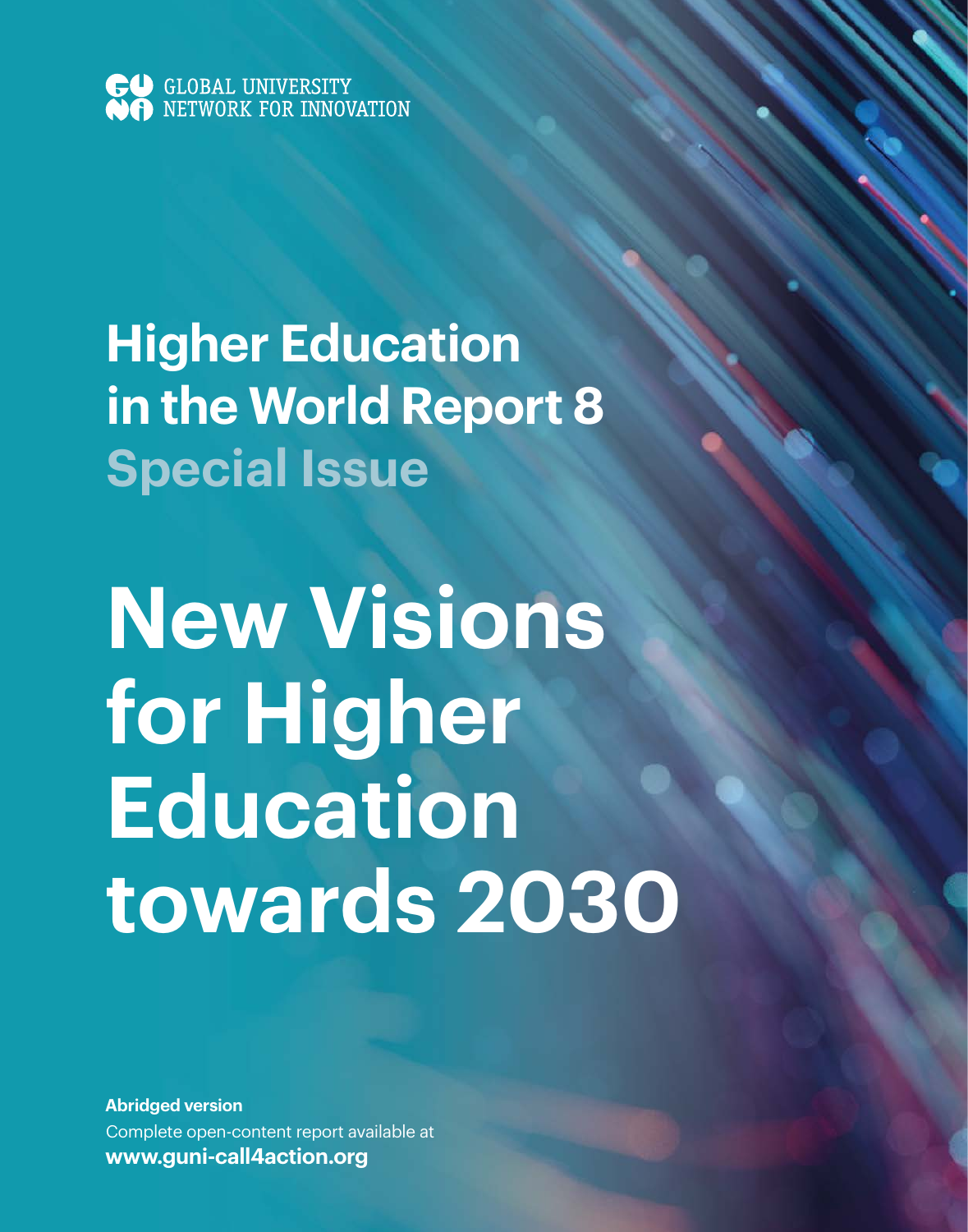Individual or collective authors are responsible for the choice and presentation of the facts, findings, interpretations, and conclusions expressed in their articles, which do not necessarily reflect the views of the GUNi Network or its secretariat, UNESCO, the Catalan Association of Public Universities (ACUP), or other institutions that support this project.

The designations used and the presentation of the material in this publication do not imply the expres sion of any opinion whatsoever on behalf of GUNi concerning the legal status of any country, territory, city or area, or of the authorities of such, or con cerning the endorsement or acceptance of such opinions.

Higher Education in the World 8 - Special issue

New Visions for Higher Education towards 2030

#### © GUNi 2022

First edition: Barcelona, May 2022

ISBN: 978-84-09-40894-8

Coordination: Global University Network for Innovation (GUNi)

Open access:

www.guni-call4action.org

- **Publication Team**
- **List of Abbreviations**
- **About the Authors**
- **GUNi Presentation**
- **UNESCO's Introduction**

**Catalan Association of Public Universities' (ACUP) Introduction**

#### **About the Report**

#### **Part 1: New Contexts, New Visions**

Impact of Covid on Higher Education

The future of work. Training in competencies and skills throughout life

Citizens. Promoting humanist values and profiles in a changing world

Knowledge. Putting research and innovation at the service of social challenges

The digital-human future. Constructing more inclusive and accessible universities

Sustainability. Reinventing universities for a sustainable future

Internationalization. Reinforcing partnerships to attain common goals

Governance and professionals. Building resilient, innovative and socially committed institutions

#### **GUNI vision**

#### **Part 2: Transitions: Key Topics, Key Voices**

HEIs' governance and public service. Between autonomy and community engagement

Skills and competencies. A humanist vision for a changing professional world

Research and Innovation. Towards open, ethical and responsible research and innovation

Sustainability. Reinventing the role and place of HEIs for a sustainable future

| 149 |
|-----|
| 154 |
| 160 |
| 162 |
| 166 |
| 171 |
| 178 |
| 183 |
| 194 |
|     |

- 67
- 77
- 85
- 98
- 107
- 116
- 126
- 128
- 
- 132
- 136
- 141

## **Table of Contents**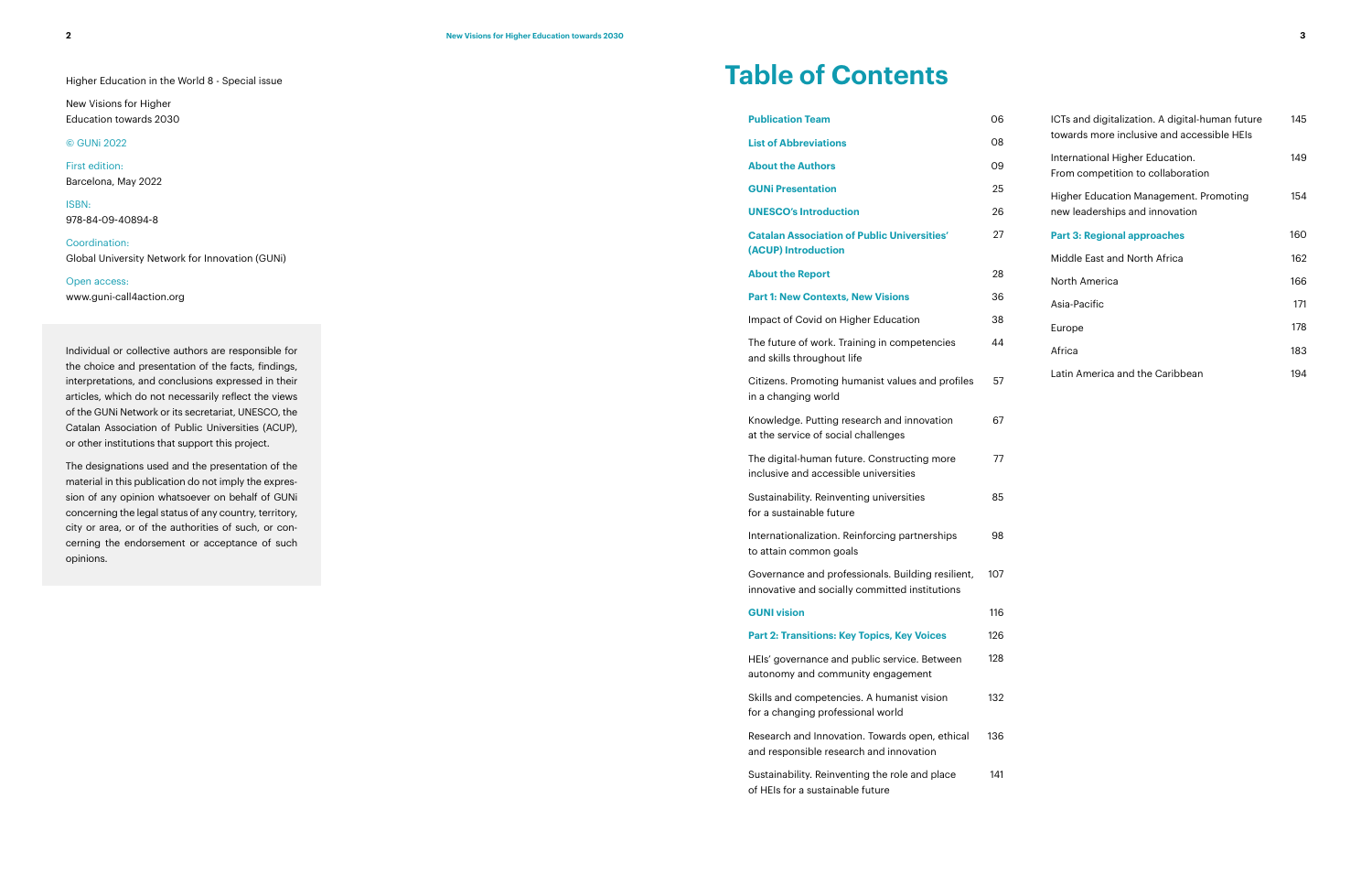## **2.4 Sustainability. Reinventing the role and place of HEIs for a sustainable future**

## **Transgressive learning, resistance pedagogy and disruptive capacity building as levers for sustainability**

### **Abstract**

*If higher education is to make a significant contribution to the transition towards a more sustainable world, it will need to break the resilient practices of 'business-asusual' that normalise growth orientation, individualism, inequality, anthropocentrism, exclusion, exploitation and even catastrophes. Doing so requires more than cultivating often-mentioned sustainability competencies and qualities such as handling complexity and ambiguity, anticipating and imagining alternative futures, taking mindful action, having empathy and agency, and so on. It also requires the capacity to disrupt and to learn from resistance to disruption. This contribution introduces and discusses transgressive learning, disruptive capacity building and pedagogies of resistance, such as learning-based counter-hegemonic responses that can unearth and uproot mechanisms of exploitation, oppression, extractivism, colonialisation and marginalisation. Transgression, disruption and resistance will inevitably lead to tensions, conflicts, controversy and discomfort, but this is where critical consciousness and spaces for fundamental change can arise. More hopeful, energising and regenerative cultures can develop when this disruptive work can be combined with participation in social movements and transition niches that provide concrete utopias and viable alternatives*

## **Overcoming systemic dysfunction**

It is increasingly recognised and accepted that the current sustainability crisis is deeply ingrained in 'Western', 'colonial' and 'modernist' mental models and the dysfunctional values and relationships (between people and between people and the planet) that they produce on a global scale, even in the most remote places. These mental models, mind-sets and ways of thinking can be characterised by their tendency

towards commodification (turning public goods, nature, etc. into tradeable units that have economic value and can be consumed), reductionism (creating boundaries, distinctions, sectors and disciplines), efficiency and accountability (and associated forms of management and control) and competition (celebrating meritocracy, continuous innovation, excellence, survival of the fittest and the implicit acceptance of inequality) and growth thinking (the idea of continuous personal and economic growth).

At least from a sustainability perspective, these maladaptive and dysfunctional qualities and ways of thinking have also become subsumed by our education systems. In many schools and universities these patterns are willingly and unwillingly reproduced and amplified. In a sense, they have become part of what might be referred to as the hidden curriculum of unsustainability. Viewed as such, all education is sustainability education as no matter what is taught, enacted and experienced in our schools and universities, it will always have an impact on sustainability in either a positive or, as is mostly the case today, negative way. This realisation is pushing an increasing number of schools and universities, sometimes pressured by youth movements, to rethink the education they provide.

## **Sustainability as learning**

Sustainability is not the final destination of an agreed product to be achieved or created by humanity, but rather a continuous search for a dynamic equilibrium that will allow all people and fellow species to live well on planet Earth without overstepping ecological boundaries. Sustainability-oriented learning can be described as an organic and relational process of continuous framing, reframing, tuning and fine-tuning, disruption and accommodation, and action and reflection, which is guided by a moral compass inspired by an ethic of care (Wals, 2019). Such learning implies or even demands a certain freedom to explore alternative paths

**Arjen E.J. Wals**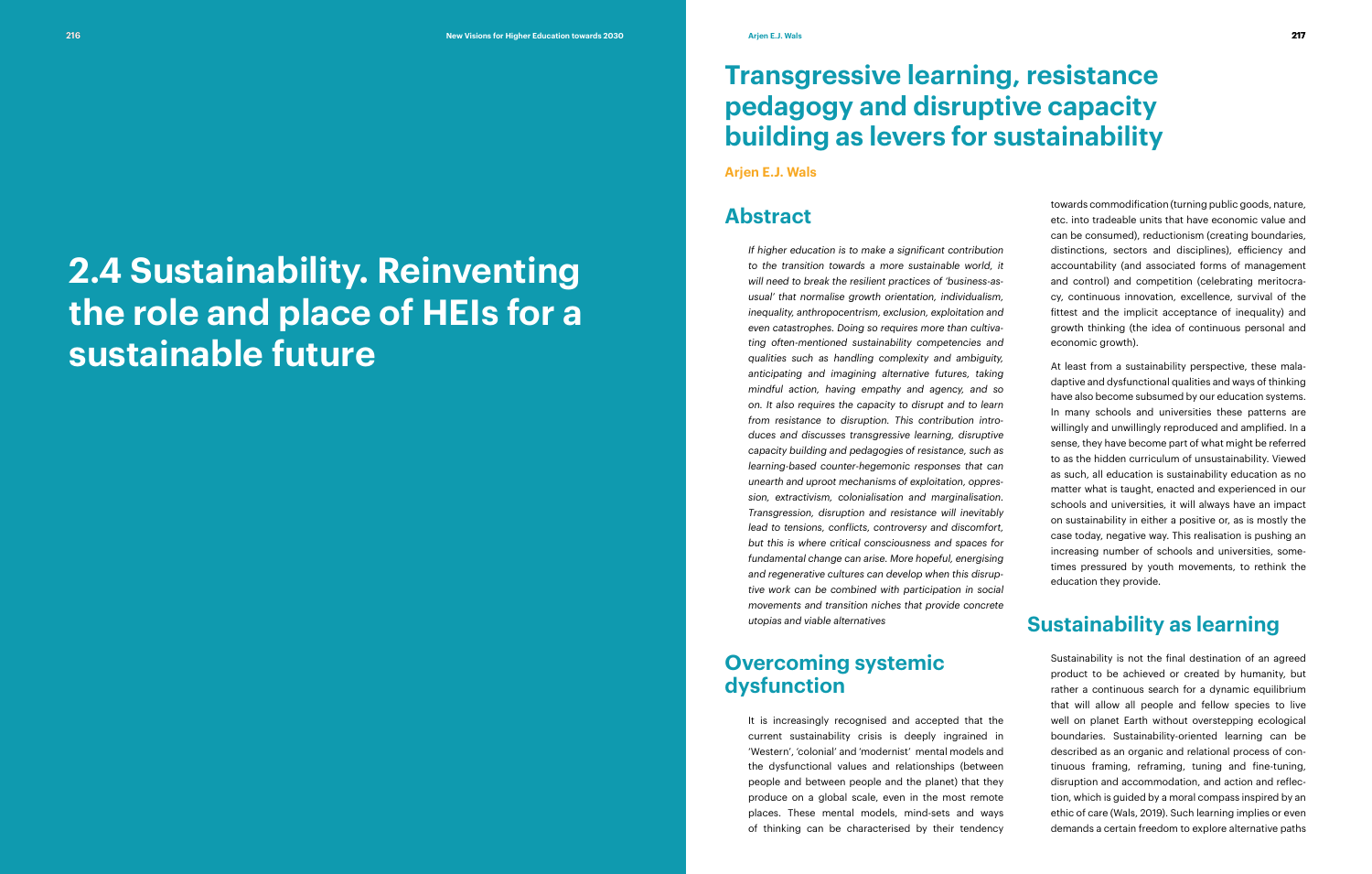more sustainable. Doing so requires more than merely cultivating the often-mentioned sustainability skills and qualities, such as dealing with complexity and ambiguity, anticipating and imagining alternative futures, taking mindful action, having empathy and agency, and so on. Rather, it also requires the capacity to disrupt, to make the normal problematic, the ordinary less ordinary, to provoke and to question, to take risks for the common good, to complicate matters rather than to simplify them, to become uncomfortable – together – by asking moral questions and posing ethical dilemmas, and to learn from the 'push back' and resistance from the normalised unsustainable systems that all the above creates.

#### **Resistance pedagogy**

Transgressive learning (Lotz-Sisitka et al., 2015; Wals and Peters, 2017; Chaves and Wals, 2018), disruptive capacity building and resistance pedagogy can be characterised by learning processes and contexts/environments for learning that invite a counter-hegemonic response which unearths and uproots mechanisms of exploitation, oppression, extractivism, colonialisation and marginalisation. Resistance pedagogy allows people (e.g. teachers and students) to address injustices and forms of marginalisation and exploitation that they themselves identify, by finding forms and spaces that can oppose the authorities and normalised established systems that are responsible for their existence (Bracher, 2006). In Latin American social movements, resistance pedagogy is often linked to Freire's notion of critical education as a means of helping people "perceive critically the way they exist in the world with which and in which they find themselves" (Freire 1970, p. 64). Critical sustainability education seeks to help students become aware of the social and ecological inequalities that exist in their everyday lives and that are omnipresent in the world, both locally and globally.

Chandra Mohanty adds that resistance lies in self-conscious engagement with dominant, normative discourses and representations and the active creation of oppositional analytic and cultural spaces. She points out that resistance which is random and isolated is clearly not as effective as that which is mobilised through systemic politicised practices of teaching and learning (Mohanty, 1989).

of development and new ways of thinking, valuing and doing. The notion of transgressive learning and disruptive capacity building is somewhat new in discourses around sustainability-oriented education (Lotz-Sisitka, et al. 2015; Wals and Peters, 2017; Chaves and Wals, 2018). It stems from the realisation that in order to move towards a more sustainable world, it is crucial to critique and transform highly resilient systems, structures and routines that are inherently unhealthy and unsustainable. The quest for a more sustainable world begs two questions: what is it that we need to sustain, in ourselves and in the world, and what is it that we need to disrupt, in ourselves and in the world? The latter question has been much ignored in education, including education for sustainable development.

### **Optimising what is or transitioning to what might be**

bell hooks<sup>(1)</sup> approaches resistance pedagogy differently, in a way more pedagogically, by advocating "an engaged pedagogy that can counteract the overwhelming boredom, disinterest and apathy that so often characterise the way professors and students feel about the teaching and learning experience" (hooks, 1994, p10). In *Teaching to Transgress: Education as the Practice of Freedom* (hooks, 1994), she argues that education needs to go beyond, or rather stay away from a focus on achieving prescribed levels of some kind of literacy, the development of professional skills and essentially helping students conform to the status quo. Instead she argues that education needs to nurture a reflective and critical stance towards social realities. hooks' engaged pedagogy can be considered a "transgressive" pedagogy in that deep engagement, and indeed excitement, can be viewed as potentially disruptive of the atmosphere of misguided seriousness which characterises so much learning in schools and universities (hooks, 1994). Such excitement, she argues, comes from creating a space for emergence, surprise and an environment of attentiveness to who is there and who is not there and what is happening or what needs to be happening. While hooks recognises the severe confinements of structures, systems and routines in schools and universities, she also believes that the classroom is potentially the most radical space of possibility, change and transformation. hooks urges educators and students alike to open their minds and hearts so that they can know beyond the boundaries of what is acceptable, so that they can think and rethink, so that they can create new visions. "I celebrate teaching that enables transgressions – a movement against and beyond boundaries. It

Much attention is given to responsiveness, resilience and adaptation in education. After all, prevailing but problematic logic states that the world is changing rapidly and people need to keep up with the changes or they will be left behind. At first sight such logic seems sensible but upon closer inspection it becomes clear that it is, at least in part, fuelled by a neo-liberal agenda and associated economic globalisation. In education this is sometimes masked by concepts such as 21st Century Skills or, more recently, even the Sustainable Development Goals (SDGs). As an example of the latter, SDG 8 calls for 'Decent work for all and *economic growth'* (emphasis mine) and not 'Decent work for all and *a regenerative or circular economy'*. This way of framing leads to an *'optimisation frame'*: one that leaves the underlying values, principles and mechanisms that result in ongoing systemic global dysfunction untouched and, worse still, strengthens them.

Given the urgency of the planetary crisis humanity finds itself in, a crisis which has not been caused by all humans, I should add, a radical response is needed. Instead of the aforementioned optimisation frame, this response requires a 'transition frame', one that can break up maladaptive destructive structures and routines, and their associated values and principles. This dismantling is needed to open up spaces for alternatives that are healthier, more just and equitable, and indeed

## **Education as a practice of freedom**

is that movement which makes education a practice of freedom" (ibid., p22).

#### **Becoming uncomfortable**

Going against and beyond the boundaries of what is acceptable as a practice of freedom also requires being willing and able to leave the comforts or routines of our everyday lives, as staying within them minimises possibilities for productive resistance (Kuntz, 2020). For sustainability educators the question is then: how can we create spaces that enable learners to leave their comfort zones, to enter the not yet known and the previously deemed impossible? Kuntz advocates for philosophical inquiry as a means to open up such spaces. A first step of such inquiry is the mapping of what he calls the habitualised conventions of our everyday lives in order to "manifest entry points for differently resistive practices, built on alternative logics, extending a diversity of effects-becoming different..." (ibid., p. 26). He refers to Foucault's ethics of discomfort, which points out the transformative power of feelings of unease, especially among those in somewhat privileged positions. "To operate in terms of flows, disjunctures and dynamic relations... as a resistive practice requires a different ethical articulation; one unbound from the conventional moorings of stasis, synthesis and repetition" (ibid, p. 28). Part of the discomfort, he crucially points out, is that any claims made as a result of such work are necessarily tentative as they fail the conventional test of certainty. Yet, he continues, it is the open-ended nature of potential - what might happen - that generates resistive practice, one that refuses predetermined aspects that are extrapolated from current hegemonic conventions.

## **Implications for sustainability education**

These insights would seem to be crucial for educators with a concern for sustainability. Kuntz ultimately identifies three elements of resistive inquiry: (1) the challenge of mapping "the convention of today"; (2) enacting resistance without being subsumed by the resisted; (3) an ethical obligation to refuse the seductions of prescribing for others even as we perhaps desire a course forward towards a differently encountered today (ibid, p. 29). Mapping the convention of today includes the essential step of being aware of one's own predispositions and the comfort they can provide, while also being mindful of their limitations, if not now then maybe in

1. bell hooks is a pseudonym for Gloria Jean Watkins who, as a writer, chose the pseudonym bell hooks in tribute to her mother and greatgrandmother. She decided not to capitalise her new name in order to place the focus on her work rather than her name and on her ideas rather than her personality.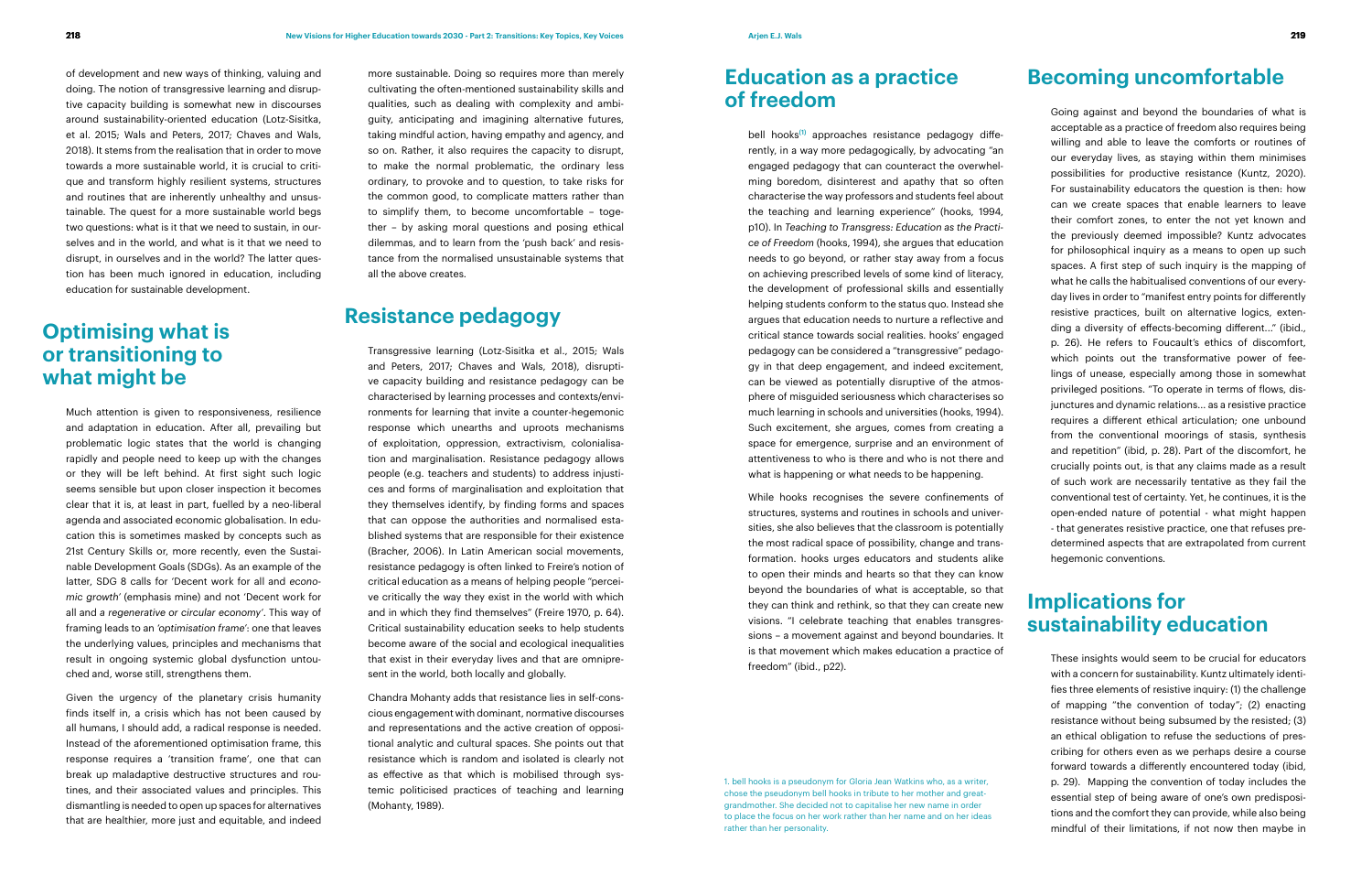#### **Resistance pedagogy and transgressive learning in practice**

Earlier I wrote that in order to engage students and staff meaningfully in the great sustainability challenges of our time, our schools and universities need to be: *relevant* in terms of connecting with the life-world, the community and the issues that matter, *responsive* in terms of being capable of dealing with continuous change, emergence and surprise, *responsible* in terms of being aware of the values that individuals, schools, structures, etc. amplify, ignore or silence, *re-imaginative* in terms of engaging learners in imagining and creating viable and energising alternative futures, *relational* in terms of establishing deeper connections with people, non-humans, matter/materials and places, and, finally, *reflexive* in that a healthy community is a learning community which also implies that sustainability is a continuous search rather than a destination (Wals, 2019). This chapter adds another 'r': for resistance.

There is a whole range of hopeful and generative practices emerging around the world; from student-led transformations in higher education, to citizen-led transformation of urban green spaces, to sustainability-minded activist scientists engaging in transformation of energy, water and food systems, to school communities trying to green their schools and curricula in meaningful ways, to circular economists beginning to challenge some of the fundamentals that underlie capitalism. Many of these practices are transgressive in that they go against forces and normalised routines and systems that push a future pre-determined and pre-scribed by others that, from a sustainability point of view, is highly problematic. By inviting diversity and dissonance, and utilising multiple ways of knowing and being in the world, sustainability-oriented ecologies of learning can play an important role in co-creating the knowledge and wisdom needed to live more lightly, meaningfully, equitably and healthily on the Earth, while being mindful of the intrinsic values of all that is around us.

One example of resistance pedagogy in action might be T-Labs (www.transgressivelearning.org). While T-labs exist in many forms and articulations, they have a number of key elements in common in that they typically:

times to come, and calls for maintaining a critical distance and navigating a fine line between holding on and being willing to let go. Again, in the words of Kuntz, it calls "for not allowing presumptions to remain lodged in totalising certainty yet not thinking them fragile enough to be overturned by contingent facts; maintaining a distant view that also addresses the nearby, or the local" (ibid, p. 30).

Foucault (2000), referring to Merleau-Ponty, points out that it is crucial "to never consent to being completely comfortable with one's own presuppositions. Never to let them fall peacefully asleep, but also never to believe that a new fact will suffice to overturn them; never to imagine that one can change them like arbitrary axioms, remembering that in order to give them the necessary mobility one must have a distant view, but also look at what is nearby and all around oneself." (Foucault, 2000, p. 448). In earlier work he had already pointed out that today the point is not so much to discover what we are, but rather to refuse what we are. "We have to imagine and to build up what we could be to get rid of this kind of political "double bind," which is the simultaneous individualisation and totalisation of modern power structures. (p. 785).

More recently, Braidotti added that we need to "detoxify our bad habits, in our way of consuming, of thinking, and of relating with others, instead entering a state of critical displacement that refuses the biased habits of thought that, through their repetition, maintain the exploitative and violent relations of "today."" (Braidotti, 2019a). The zig-zagging between local-global, past-present-future and what is and what might be, "affords a critical relation to one's situatedness, a type of resistive dislocation through philosophical engagement with our contemporary moment. Through inquiry we might provoke the detoxifying distance necessary to map the circumstances of our moment that, in turn, animate the injustices of which we are a part" (Braidotti, 2019b, 161).

Doing so won't be possible without disruption and will inevitably lead to tensions, conflicts, controversy and discomfort, but it is therein where critical consciousness and spaces for fundamental change can arise (Wals, 2021). When this disruptive work can be combined with participation in social movements and transition niches that provide concrete utopias and viable alternatives, more hopeful, energising and regenerative cultures (Wahl, 2016) can unfold.

- depart from existential concerns and questions regarding the socio-ecological wellbeing of people and the planet, that are rooted in specific people and places but always nested in a bigger world;
- involve and invite multiple perspectives and vantage points that can help all affected by these concerns and questions develop a deeper, more integrative and systemic understanding of what is at stake;
- recognise, utilise and combine multiple ways of knowing (scientific, experiential, local and indigenous) and multiple methods of co-creating interventions that might lead to a resolution or improvement of the situation (including cartographic mapping, trans-sectional walks (Box 1) and backcasting);

- pay attention to the development of knowledge and understanding but also to the socio-emotional well-being and agency of those involved;
- are explicitly normative in that they work towards a more just society that allows people to live more equitably without compromising planetary boundaries;
- do not shy away from problematising the conventional and the "normal" by resisting and disrupting systems and structures that willingly or unwillingly work against socio-ecological justice;
- seek to move beyond analysis and critique by looking to change and transform socio-ecological practices and the systems of structures that affect these practices;
- consider the quest for socio-ecological justice to be an iterative and emergent process that requires continuous experimentation, monitoring and evaluation to allow for frequent recalibration of what socio-ecological justice entails and what needs to be done to achieve it.

Although not necessarily rooted in resistance pedagogy, examples of such forms of transgressive learning, thus far usually outside or on the edges of universities, can often be found in loose intentional networks like the Youth Climate Strike movement, Extinction Rebellion or Fridays for Future, but also in intentional communities seeking to go off-the-grid by creating more localised sustainable energy cooperatives, food systems and

#### **Box 1: Trans-sectional walks as a way into critical sustainability education**

The transformative and transgressive potential of place-based, localised and 'rooted' education is often neglected. Trans-sectional walks provide an excellent entry point for becoming more attentive and conscious of how sustainability or a lack thereof is manifested in the places where we live.

Small groups of students, ideally with different backgrounds, walk towards a pre-identified destination that can be reached within 20 minutes or so. Each group has its own destination to make sure that there is also some variation in the walks. On their way to the destination they are to identify something that to them represents 'unsustainability'. They will likely stumble upon more than one thing or activity but need to agree on one that they wish to share with the wider group. The identifying of what they deem to be unsustainable and the prioritising of what to share with the others, leads to both attentiveness and deeper conversations informed by students' own perceptions and predispositions. Each group takes a picture of what they finally agree to share and sends it by phone to the teacher waiting in the classroom for the images to come in. On the way back to the university, the students do the same thing, but this time they are to look for signs of sustainability.

Back in the classroom, the teacher will have collected all the images provided by all the groups representing the 'unsustainable' and the 'sustainable'. Each group briefly elaborates on their choices and all the others can ask questions. Discussions reveal the ambiguous and wicked nature of sustainability, the boundaries that can or should (not) be drawn, and provide a way into the ethical, habitual and systemic elements of (un)sustainability, especially when questions are asked about how these 'local' issues are nested in larger global issues. Trans-sectional walks are often a starting point for identifying issues that can be explored in more depth during the remainder of the course. What to look for during such walks can vary. One might also ask students, for instance, to look for signs of empathy or a lack thereof.